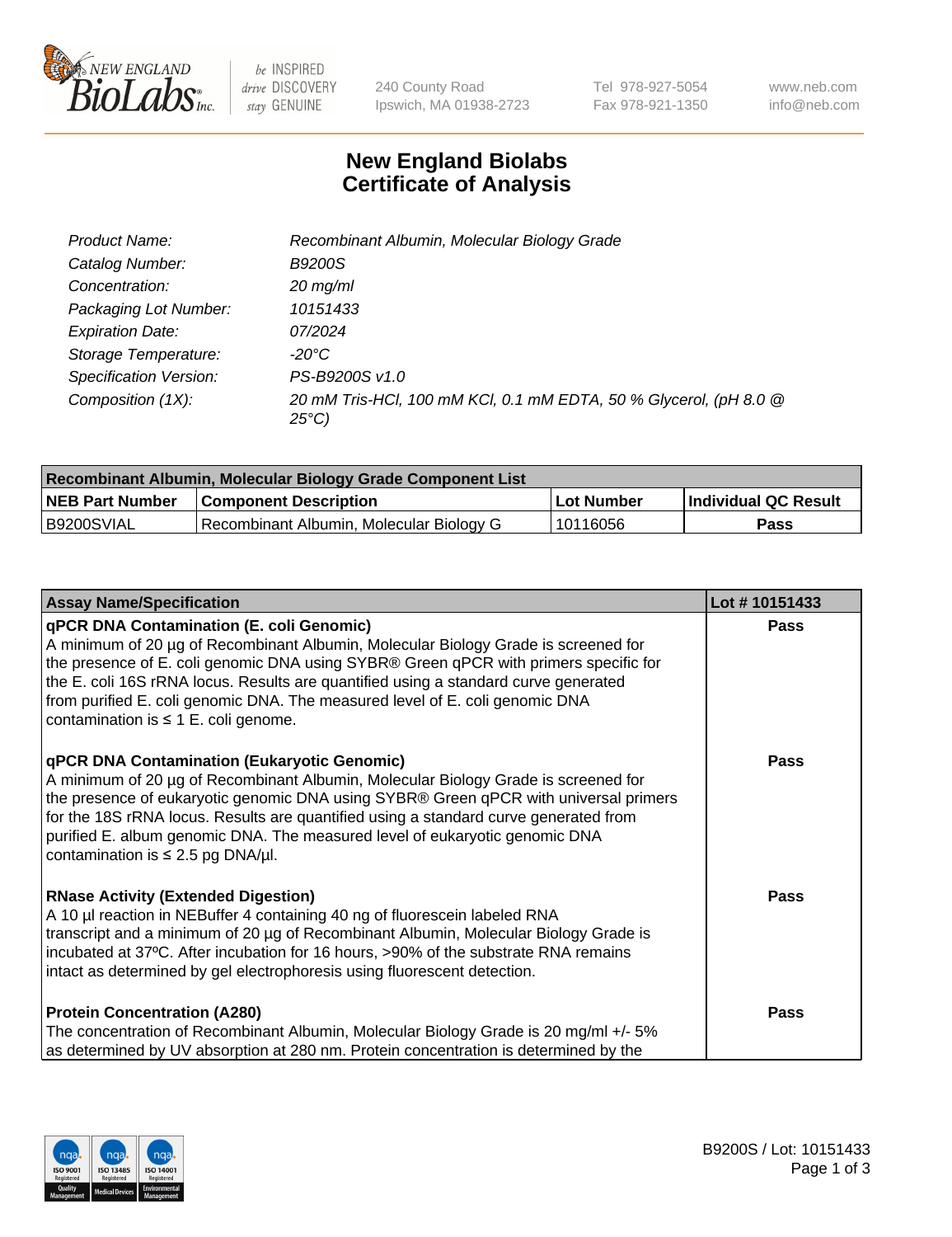

be INSPIRED drive DISCOVERY stay GENUINE

240 County Road Ipswich, MA 01938-2723 Tel 978-927-5054 Fax 978-921-1350

www.neb.com info@neb.com

| <b>Assay Name/Specification</b>                                                                                                                                                                                                                                                                                                                                    | Lot #10151433 |
|--------------------------------------------------------------------------------------------------------------------------------------------------------------------------------------------------------------------------------------------------------------------------------------------------------------------------------------------------------------------|---------------|
| Pace method using the extinction coefficient of 34,445 and molecular weight of<br>66,438 daltons for Recombinant Albumin, Molecular Biology Grade (Pace, C.N. et al.<br>(1995) Protein Sci., 4, 2411-2423).                                                                                                                                                        |               |
| <b>Exonuclease Activity (Radioactivity Release)</b><br>A 50 µl reaction in NEBuffer 4 containing 1 µg of a mixture of single and<br>double-stranded [3H] E. coli DNA and a minimum of 100 µg of Recombinant Albumin,<br>Molecular Biology Grade incubated for 4 hours at 37°C releases <0.1% of the total<br>radioactivity.                                        | <b>Pass</b>   |
| <b>Non-Specific DNase Activity (16 Hour)</b><br>A 50 µl reaction in NEBuffer 4 containing 1 µg of Lambda-HindIII DNA and a minimum<br>of 100 µg of Recombinant Albumin, Molecular Biology Grade incubated for 16 hours at<br>37°C results in a DNA pattern free of detectable nuclease degradation as determined<br>by agarose gel electrophoresis.                | <b>Pass</b>   |
| <b>Endonuclease Activity (Nicking)</b><br>A 50 µl reaction in NEBuffer 4 containing 1 µg of supercoiled PhiX174 RF I DNA and a<br>minimum of 20 µg of Recombinant Albumin, Molecular Biology Grade incubated for 4<br>hours at 37°C results in <20% conversion to the nicked form as determined by agarose<br>gel electrophoresis.                                 | Pass          |
| <b>Single Stranded DNase Activity (FAM-Labeled Oligo)</b><br>A 50 µl reaction in CutSmart® Buffer containing a 20 nM solution of a fluorescent<br>internal labeled oligonucleotide and a minimum of 100 µg of Recombinant Albumin,<br>Molecular Biology Grade incubated for 16 hours at 37°C yields <5% degradation as<br>determined by capillary electrophoresis. | <b>Pass</b>   |

This product has been tested and shown to be in compliance with all specifications.

One or more products referenced in this document may be covered by a 3rd-party trademark. Please visit <www.neb.com/trademarks>for additional information.